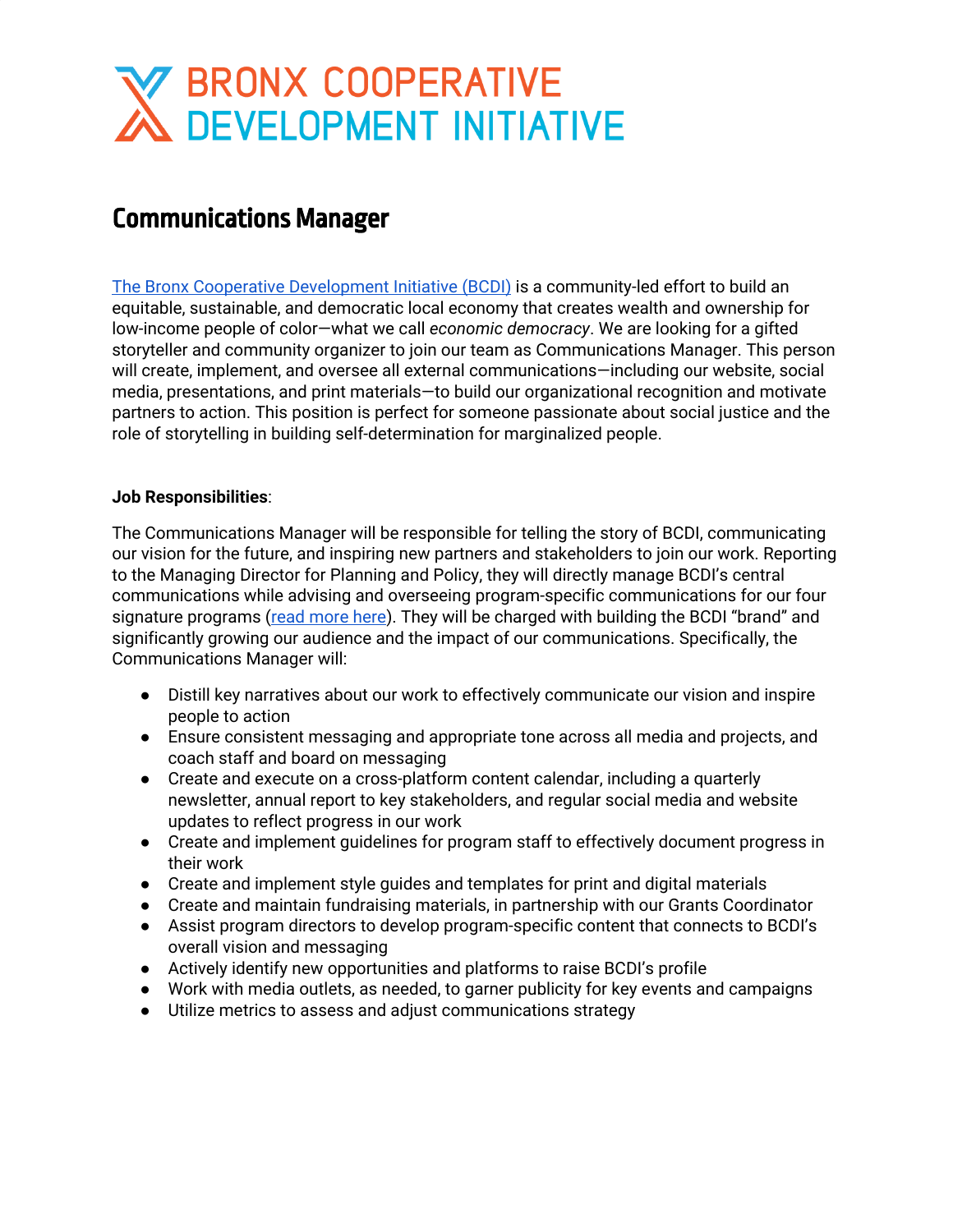## **BRONX COOPERATIVE**<br>NDEVELOPMENT INITIATIVE

#### **Required Skills and Capacities**:

The ideal candidate will have 3 to 5 years experience managing communications for an organization. Additionally, they will be:

- A strong writer and communicator, able to convey complex concepts in simple and persuasive language
- A thoughtful and creative storyteller, identifying new angles, ensuring our values are reflecting in our communications, and motivating our audience to action
- Detail-oriented to ensure consistent messaging across all platforms and media
- A team player, working with program directors to develop program-specific messaging
- Conversant in the following topics and fields: community and economic development, urban planning, social justice, community organizing, or related area
- Familiarity with design software and platforms, including Adobe Creative Suite and Squarespace
- Conversant in Spanish
- Committed to social inclusion, anti-oppression, racial, sexual, and economic justice

#### **Preferred Skills:**

- Fluency in Spanish and/or another language commonly spoken in the Bronx
- Experience living and working in the Bronx or New York City
- Experience with photography, photo editing, and/or video
- Graphic design and typography

#### **Compensation**:

\$50,000 to \$70,000, commensurate with experience

#### **To apply:**

Please email resume and cover letter to *[jobs@bcdi.nyc](http://jobs@bcdi.nyc/)* with "Communications Manager" in the subject line. Applications will be reviewed on a rolling basis.

People of color, people with disabilities, women, and LGBTQ candidates are strongly encouraged to apply. We are committed to a diverse workplace, and to supporting our staff with ongoing career development opportunities.

BCDI is an equal opportunity employer and prohibits discriminatory employment actions and treatment against employees and applicants for employment based on actual or perceived race, color, religion, national origin, sex, age, marital status, personal appearance, sexual orientation, gender identity or expression, familial status, family responsibilities, matriculation, political